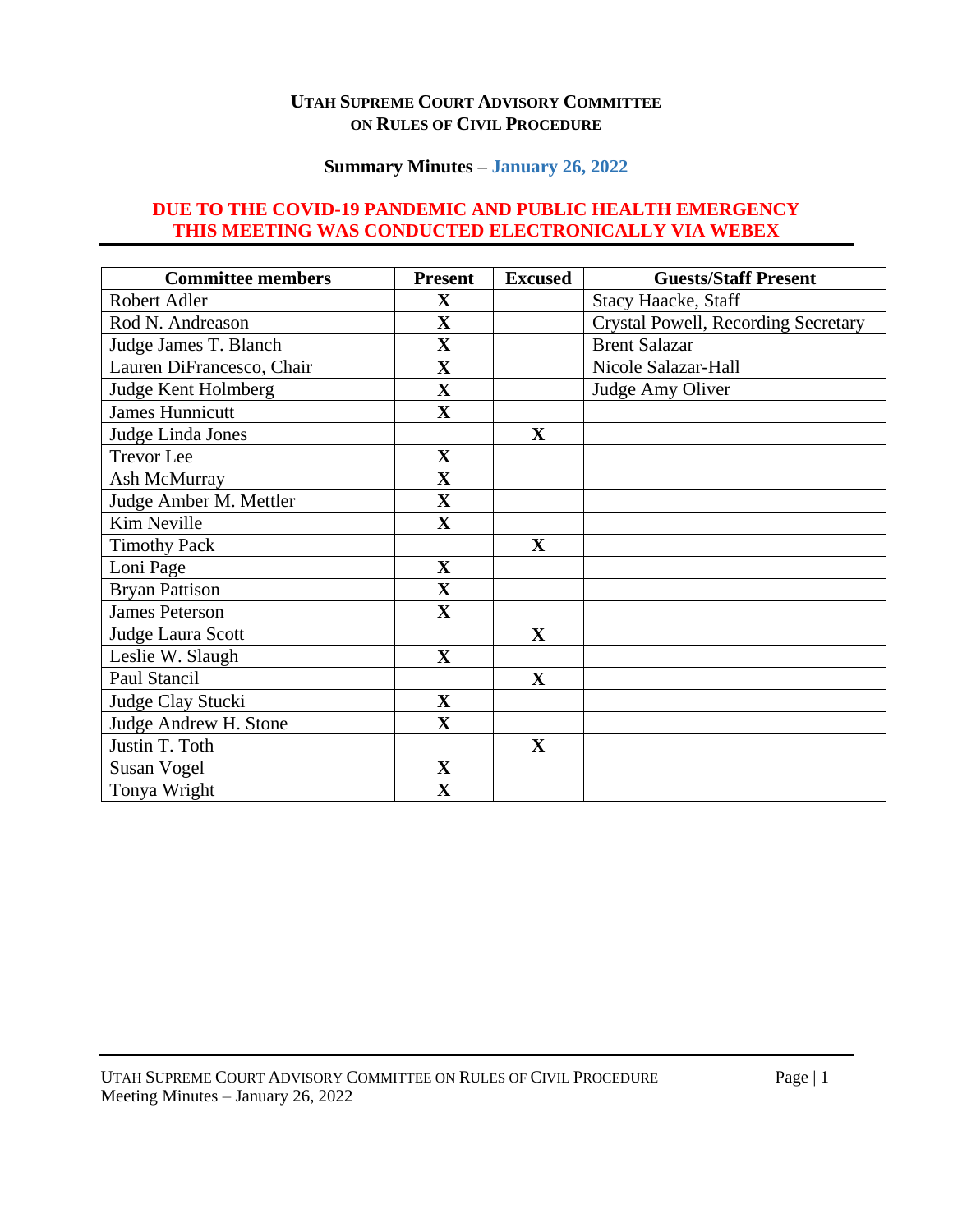## **(1) MEMBER INTRODUCTIONS**

The meeting started at 4:12 p.m. after forming a quorum. Ms. Di Francesco welcomed the Committee and guests to the meeting.

## **(2) APPROVAL OF MINUTES**

Ms. Lauren DiFrancesco asked for approval of the Minutes subject to minor amendments noted by the Minutes subcommittee. Mr. Leslie Slaugh moved to adopt the minutes as amended. Judge Stucki seconded. The minutes were unanimously approved.

# **(3) RULE 42. CONSOLIDATION OF CASE NUMBERS**

The Committee agreed to a minor change to Rule 42 (a) (3) after a brief discussion. The amendment changes "new case number" to "single case number." Judge Stucki moved for adoption of the amendment. Judge Andrew Stone seconded. The amendment was unanimously approved.

# **(4) RULE 43 (C). REMOTE HEARING OATH**

Ms. Loni Page proposed changing Rule 43 on the advice and suggestion of the Juvenile Clerks of Court to ensure that the Oath is correct also for Remote Hearings. The amendment of Rule 43 (c) deletes "issue (or matter pending between and  $\cdots$  and adds "in this matter." After a brief discussion, Judge Amber Mettler moved for adoption of the amendment. Judge Stone seconded. The amendment was unanimously approved.

# **(5) RULE 7. PAGE LIMITS VS. WORD LIMITS IN LENGTH OF MOTIONS**

Mr. Trevor Lee presented the issue giving a brief historical overview of the work the Committee has done on the issue over the past year and proposed a move to word counts in addition to page limits as a compromise to factor in hand-written motions. He explained that many jurisdictions including federal courts have switched to word count instead of page count. He expressed that page limits are not a good proxy for fairness given how easily pages can be manipulated in word processors; and that there is wisdom in using word counts instead. He proposed a word limit of about 400 per page to result in:10,000 words or a 25-page motion; 6000 words o a 15-page opposing memorandum; 4000 words or 10-page reply memorandum; 1,200 words or 3-page objection to evidence in reply memorandum; 800 words or 2-page notice of supplemental authority. He further proposed for motion practice before commissioners: 4000 words or 10-page motion and response memoranda; 2000 words or 5-page reply.

As part of the discussion, Judge Stone questioned how the court would enforce the limit as briefs are sent in by PDF. Mr. Lee explained that attorneys would be required to certify the word count. Ms. Susan Vogel questioned how it would affect self-represented persons that are using court forms that are already in PDF and wondered if it would add a burden on self-represented persons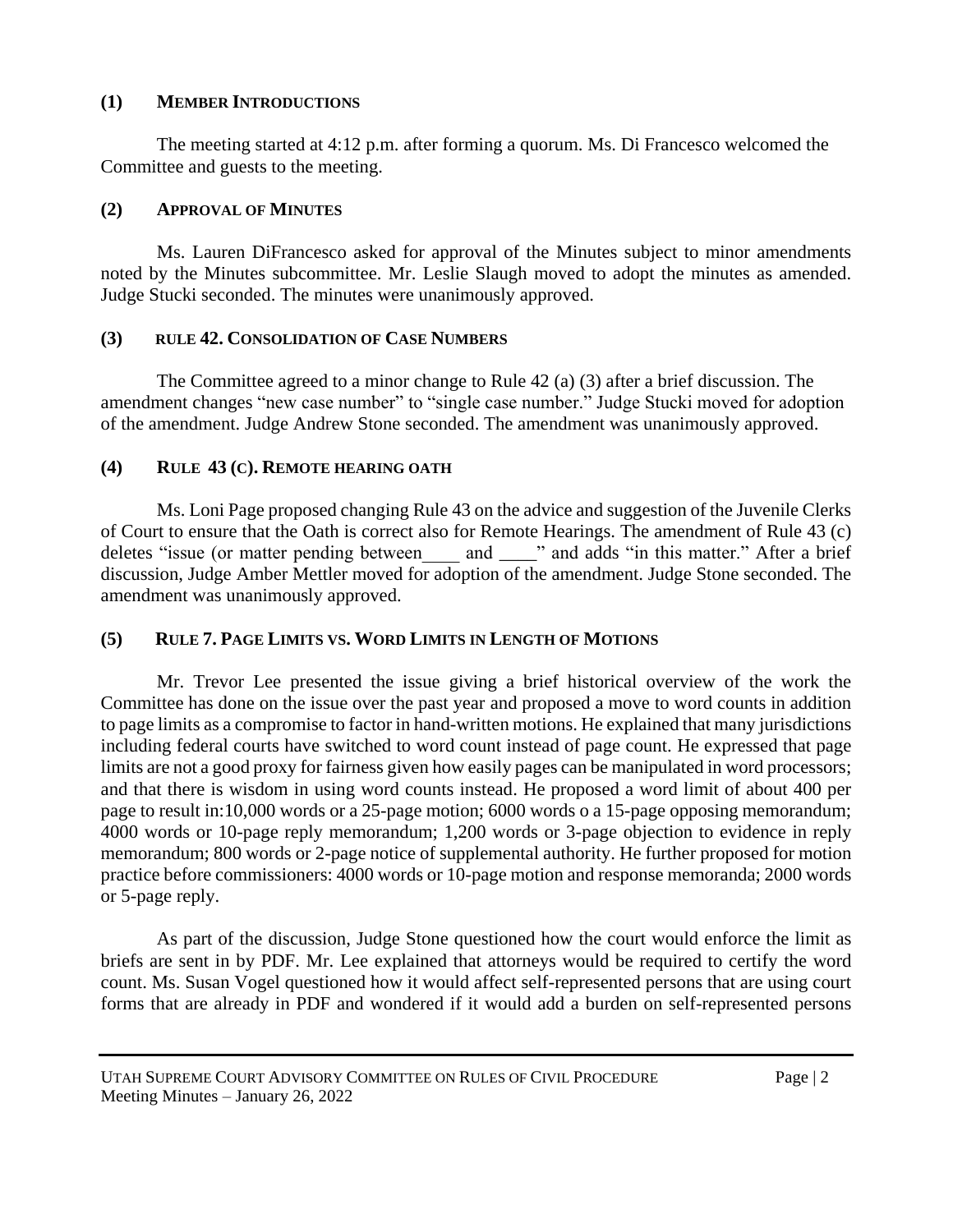having to count the words in the court forms. She also noted that there are also different page limits in Rule 7 and Rule 101 and different words for the types of documents involved. Ms. Vogel asked if Jim Hunnicutt's subcommittee could create a chart to clarify what types of documents would be included in the word limit based in the Rules.

The Committee agreed to table to discussion until later in the meeting.

## **(6) STANDARD PROTECTIVE ORDERS FOR STATE COURTS.**

Judge Amy Oliver presented on standard protective orders related to civil discovery issues. She recounted her frequent experience of discovery disputes in cases where parties are refusing to respond to discovery requests on the basis that a protective order is needed to do so, when in some cases it is not as well as attending difficulty and delay in agreeing on the contents of the protective order. Judge Oliver noted that federal courts have a standard protective order and wants to pursue a similar type of protective order in the state courts to mitigate the issues she outlined. Judge Oliver further noted that in federal court it is available as a standing order; but she is not sure that approach works because of the varying nature of cases in state court but it would be very beneficial for larger and more complicated cases.

One concern expressed was that the federal standing protective was too complex for many cases being litigated and that while the idea is great, it is geared towards very technical cases with a lot of experts. Another concern was that the order should be called "discovery protective order" instead of "protective order" to avoid the literary confusion where "protective order" most commonly relates to orders of protection against physical harm such as cohabitant abuse, sexual violence etc. A further concern was that only about one percent of cases would probably need an 'attorneys' eyes only' provision in the protective order and that a standard protective order that holds that provision is unfavorable as it would impede the open courts principle and the state's goals under GRAMA. Judge Mettler noted that there might be the idea to pilot it in the Third District to gain some understanding of how it would operate.

Judge Stone noted that an automatic protective order, ignores the rights of the public interest, and noted that judges are officers of the public and have a duty of transparency to the public as much as possible and a standing order would impede upon that duty. Mr. Slaugh noted that anything filed with the court should be public, but the order would apply only to discover materials that are not automatically public. Judge Stone clarified that his concern is the policy of the judge making it a default order rather than having parties make the decision to request it. Judge Holmberg noted that the obligation would be on the attorneys to certify that the order is being requested in good faith.

Judge Holmberg wondered whether the Forms Committee could create a form order that can be easily used and referred but not be implemented automatically. Ms. Tonya Wright questioned how available the form would be for situations where pro se parties have a need for a protective order limiting use of discovery beyond the case in domestic issues or when an individual is being assisted by a licensed paralegal practitioner. Mr. Hunnicutt noted that parties in divorce cases tend to avoid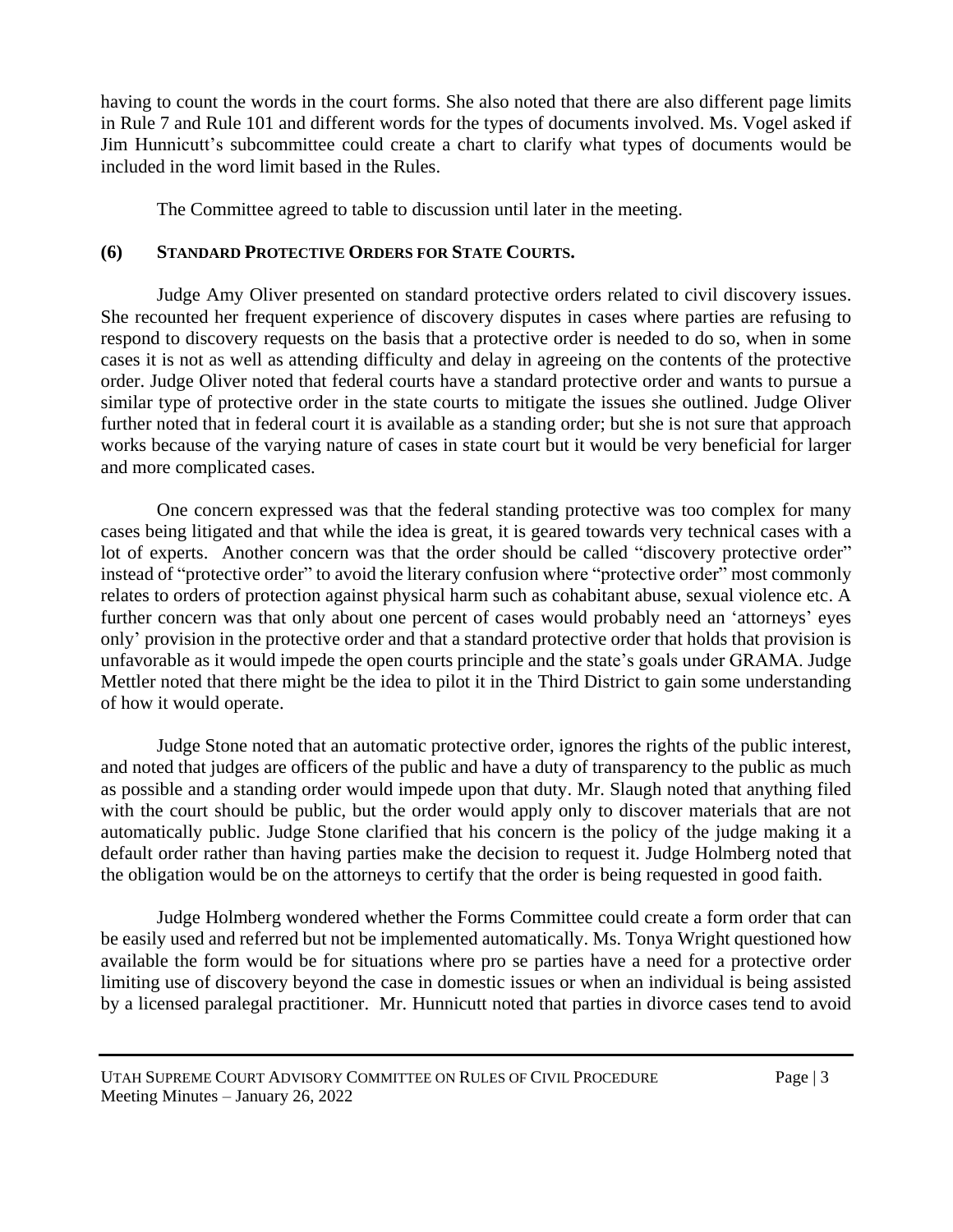requesting discovering protective orders as it is not usually in the interest of either party. Mr. Hunnicutt further noted that in the Third District there is short and simple stock order that is used to limit the use of custody evaluations.

Ms. DiFrancesco wondered when the pilot program might roll out, and Judge Mettler noted that discussions are very preliminary. Judge Holmberg moved to designate a few committee members to assist Judge Oliver in her work on the issue. Judge Stucki noted that he is not comfortable voting on a rule change at this point but agreed to moving for more work on the idea and producing a draft order in keeping with the concerns discussed. Judge Holmberg moved to designate Judge Stucki and Mr. Bryan Pattison to work with Judge Oliver. Judge Stucki seconded. The vote was unanimously approved.

## **(7) CLASSIFICATION OF DOCUMENTS**

Judge Stone presented a draft Rule on records classification. He explained that the draft is taken liberally from the local federal rule. He summarized that the basics of the rule is to allow an ex parte motion to classify a case, a document, or the motion itself; requires a redacted version of the document; and gives the court the options to deny the motion, order less restrictive classification than requested, or order a response from the opposing party and hold a hearing.

Mr. Slaugh wondered if there would be an effort to retire the corresponding rule of judicial administration 4-202. Judge Stone noted that the rules would work in tandem and would provide a procedure to litigate issues under that rule but would not change the classifications in rule 4-202.

The concern was raised whether the language "Such motions are disfavored" should be included and whether it does enough to guide judges that these types of motions should not be granted without good reason. Mr. Slaugh noted that while the federal rule contains the discouraging language, he does not mind putting a standard in the rule; and prefers to not have discouraging language. Mr. Hunnicutt noted that he likes the discouraging language and doesn't have a problem saying that the public policy is not to have things sealed. A suggestion was made to include the standard that the privacy interest must outweigh the public interest in open records in the court. Judge Holmberg noted that rule of judicial administration 4-202.04 (6) also have a standard that would be mirrored and suggested a committee advisory note that envisions how the rule is intended to work. Judge Stone noted the subcommittee also discussed having an advisory note that references the expectations for the rule.

Ms. DiFrancesco asked about what the Committee was envisioning under Rule for the procedure of filing the redacted copy. Ms. Kim Neville asked how the open courts policy will be affected by this rule and wondered if there is a trend at the district court level of disputes for court to be more open and public. Judge noted that he doesn't see a lot of disputes but what he sees is that all the substantive issues that the public has an interest in are being protected. Judge Mettler agrees that all motions that are filed to protect documents should also have appropriate version for the public.